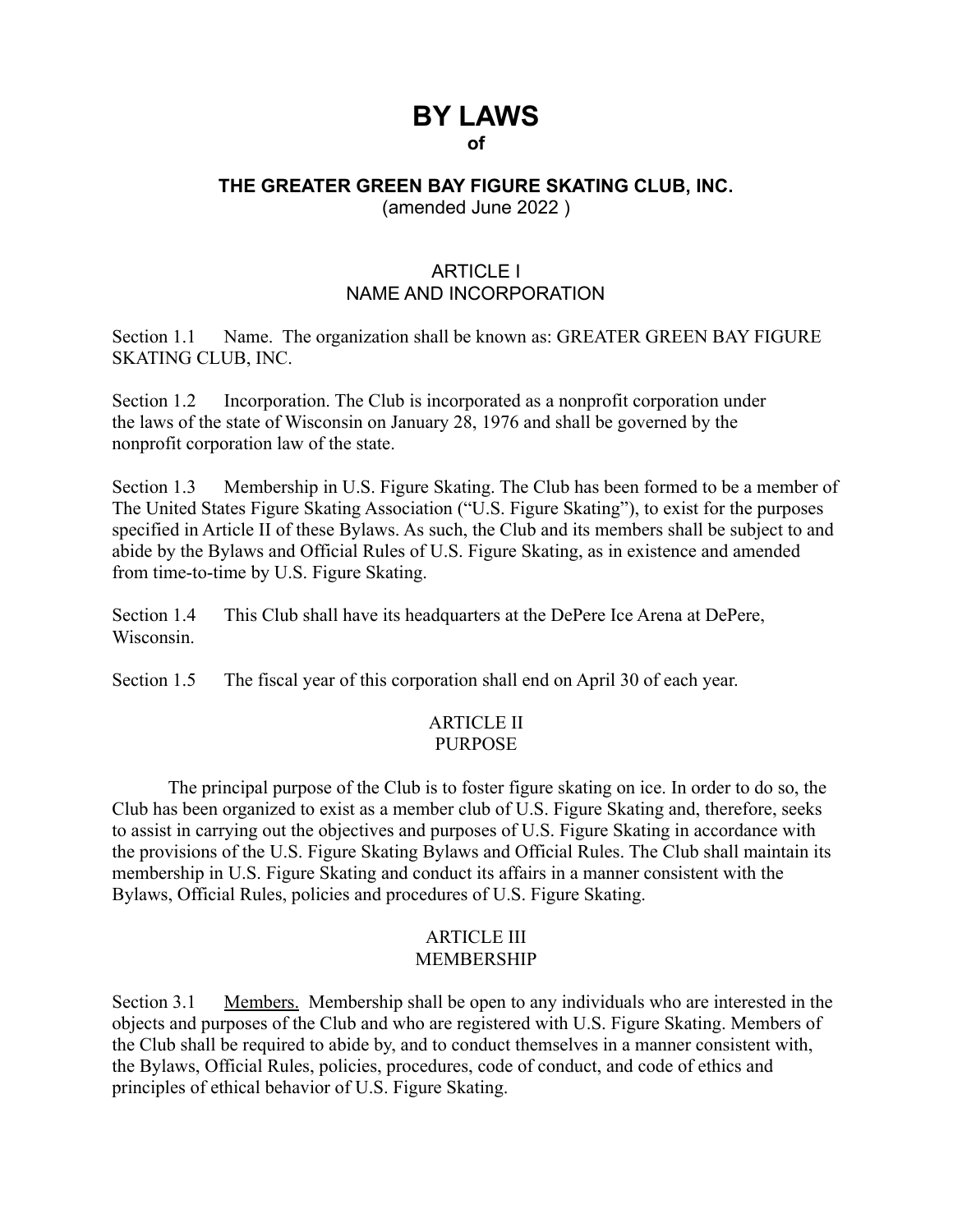Section 3.2 Membership Fees. Membership fees will be assessed yearly on or about July 1<sup>st</sup>. The membership fees will cover membership in U.S. Figure Skating and club costs as established by The Board of Directors as it deems necessary and appropriate.

. Section 3.3 Voting Rights. A member, whose home club is Greater Green Bay Figure Skating Club and has paid the required fees, will be eligible to vote on club matters. Each member shall be entitled to one vote upon each matter submitted to a vote at a meeting of the members. Members who have not reached the legal age of majority (18) shall automatically transfer voting rights to a parent or legal guardian. Families with more than one skating member younger than 18, shall have only one vote.

Section 3.4 Annual Meeting. The Club shall hold an annual meeting of its members for the purpose of electing Directors and for the transaction of such other business as may come before the meeting at a time, date, and place stated in or fixed in accordance with a resolution of the Board of Directors. The meeting shall be held at the Club's principal office or at such a place as the Directors may designate. Failure to hold an annual meeting shall not work as a forfeiture or dissolution of the Club or invalidate any action taken by the Board of Directors or Officers of the Club.

The President or, in his/her absence, the Vice President or, in both their absences, any person chosen by the members present shall call the meeting of the members to order and shall act as chairman of the meeting, and the Secretary shall act as secretary of the meeting, but in the absence of the Secretary, the presiding officer may appoint any other person to act as secretary of the meeting

Section 3.5 Special Meetings. The Secretary shall call special meetings at the direction of the President, or upon written request of the Club's membership (but not less than 5 members). No business shall be transacted at a special meeting except that of which notice was given. Written notice or notice by electronic mail stating the place, day, and hour of the meeting and, in the case of a special meeting, the purpose for which the meeting is called shall be delivered no less than 10 days nor more than 15 days before the date of the meeting, either personally or by mail or electronic mail by the Secretary to each member of record entitled to attend or vote at the meeting. If mailed, such notice shall be deemed to be delivered when deposited in the United States mail, addressed to the member at his address as it appears on the record books of the corporation, with postage thereon prepaid.

Section 3.6 Notice of Meetings. Notice shall be given to each member entitled to vote at a meeting in a fair and reasonable manner. Notice of the meeting shall be given not less than ten (10) nor more than fifty (50) days before the date of the meeting to each member on record entitled to vote at the meeting. When giving notice of an annual, regular or special meeting of members, the Club shall give notice of a matter a member intends to raise at the meeting if a person entitled to call a special meeting submits a request, in writing, and it is received by the Secretary or President at least ten (10) days before the Club gives notice of the meeting.

Section 3.7 Methods of Notice. Notice shall be given personally or by mail, facsimile or other form of wire or wireless communication by or at the direction of the President, the Secretary or the persons calling the meeting, to each member entitled to vote at such meeting.

Section 3.8 Voting List. After a date is fixed for a membership meeting or for determining the members entitled to vote, the Secretary shall make a complete list of the members entitled to be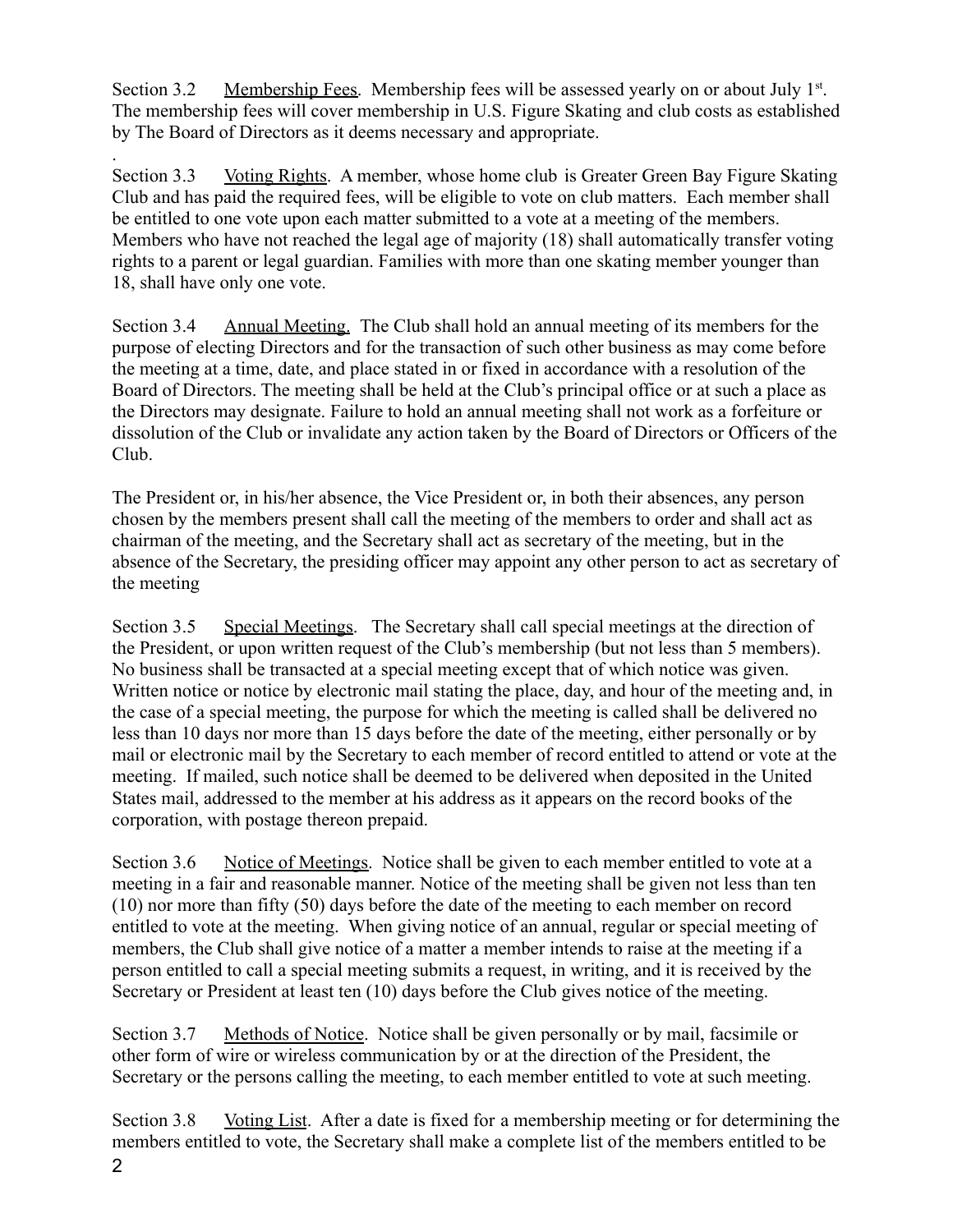given notice of such meeting or any adjournment thereof. The list shall be arranged in alphabetical order and shall show the name, address of each member and number of votes to which each member is entitled. Such a list shall be available for inspection on written demand by any member or the member's agent or attorney during regular business hours and during the period available for inspection.

Section 3.9 Proxies. A member entitled to vote may do so in person or by proxy appointed in writing by the person entitled to vote. Such a proxy shall be filed with the Secretary before or at the time of the meeting. No proxy shall be valid after sixty days from the date of its execution. The Board of Directors shall have the authority as to the validity and sufficiency of proxies.

Section 3.10 Club's Acceptance of Votes. If the name signed on a vote, consent, waiver, proxy appointment or proxy appointment revocation corresponds to the name of a member, the Club, if acting in good faith, is entitled to accept the vote, consent, waiver, proxy appointment or proxy appointment revocation and give it effect as the act of the member. If the name signed on a vote, consent, waiver proxy appointment of proxy appointment revocation does not correspond to the name of the member, the Club, if acting in good faith, is nevertheless entitled to accept the vote, consent, waiver, proxy appointment or proxy appointment revocation if to do so is proper under rules established by the corporation that are not inconsistent with this Section. No member under the age of 18 shall be entitled to vote.

Section 3.11 Quorum and Manner of Voting. Ten percent (10%) of the votes entitled to be cast by the members on a matter shall constitute a quorum for action on the matter. If a quorum exists, action on a matter by the members is approved if the votes cast favoring the action exceed the votes cast opposing the action, unless the vote of a greater number of votes is required by law or the Club's Articles of Incorporation.

## Section 3.12 Termination, Expulsion or Suspension.

(a) Suspension. A member can be suspended for conduct that conflicts with the objectives, Handbook or By-laws of the organization. Suspensions shall be a minimum of one week and up to a maximum of the time until the date of the next regularly scheduled meeting of the board of directors. Suspended members may not attend or participate in Club or U.S. Figure Skating activities other than the scheduled review of the suspension while under suspension.

(b) Expulsion. A member can be expelled for grievous conduct that conflicts with the objectives or By-laws of the organization. Expulsion shall mean permanent removal of the individual from participation in the activities of the organization.

(c) Procedure for Redress. Any suspension shall be reported to the President and to the Membership Committee within 48 hours of such action. All suspensions shall be reviewed by the Board at its next regularly scheduled meeting. The suspended member may request an earlier review if submitted in writing to the President or Secretary within 72 hours of suspension; such review shall then be scheduled within seven working days of such request.

During the review session, any and all Club members (or parents of minor members) may attend, non-members may be present only by invitation of the Board for a specified purpose; e.g., to verify factual circumstances. The Board of Directors may: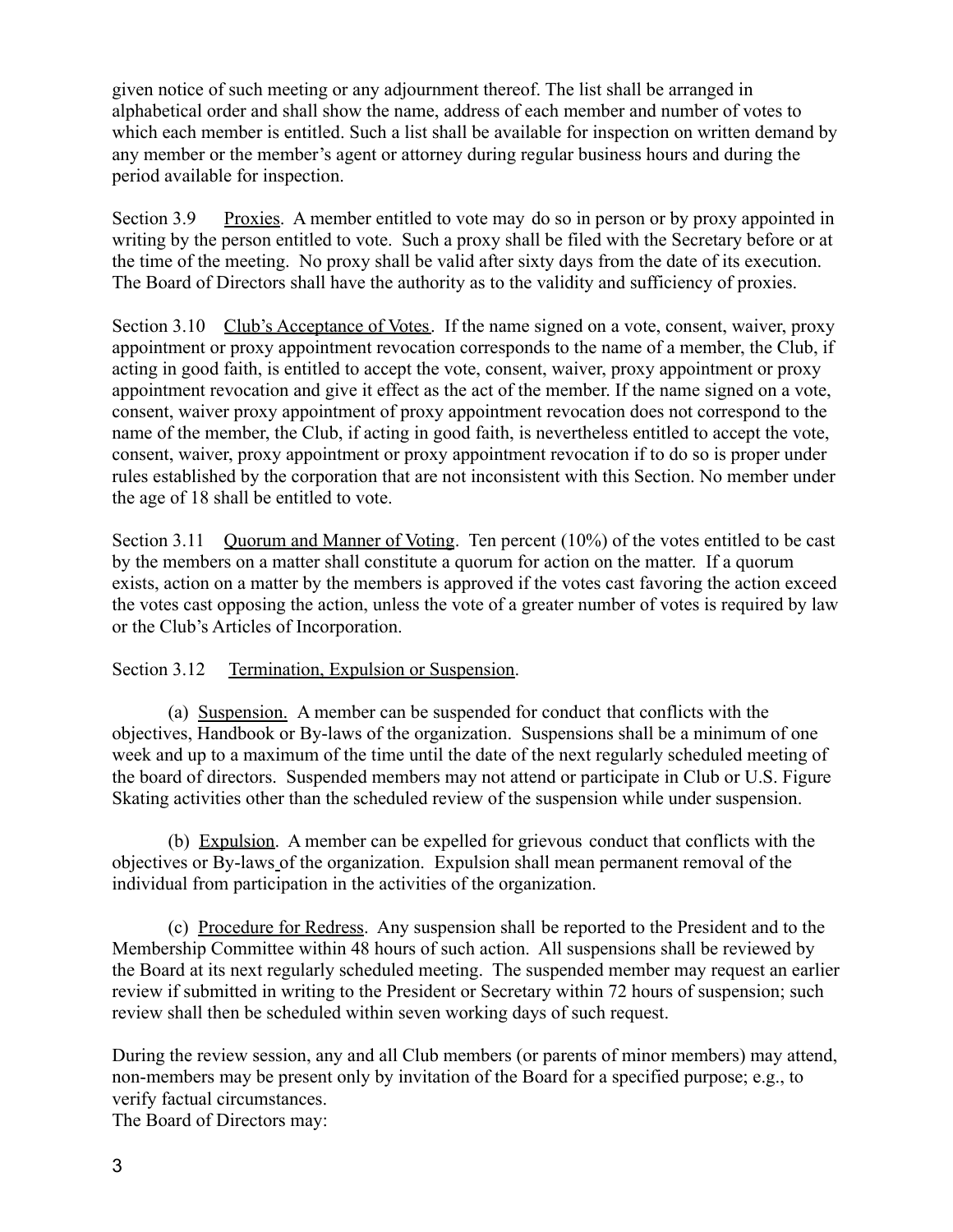- 1) Exonerate the suspended member and remove any detrimental statements in his records.
- 2) Uphold the original suspension as appropriate.
- 3) Extend the suspension for up to 6 months.
- 4) Expel the previously suspended member.

The decision of the Board of Directors is final. Application for reconsideration will be considered only if new factual information is forthcoming. Expelled members may not reapply for membership for a minimum of 12 months.

Section 3.13 Outstanding Financial Obligations: Any member who has an overdue outstanding financial obligation will be reported to U.S. Figure Skating and may be dropped from the membership roll for non-payment. They will therefore not be eligible to hold office, vote, enter any Club tests or competitions or participate in any club sponsored activities. Upon payment of the same and at the discretion of the Board of Directors, they may be reinstated at full membership.

Section 3.14 Resignation. Any member who has no outstanding financial obligations may submit a written resignation of their membership to the Secretary, who shall report the same to the Board of Directors at their next meeting for their action. All fundraising & volunteer commitments must still be met for the remainder of the season.

Section 3.15 Board Approval for Competition or Exhibition. No member or members of the Club shall make entry in the name of the Club in competition or exhibition except with the approval of the Board of Directors or their designated representative.

## Article IV BOARD OF DIRECTORS

Section 4.1 General Powers and Eligibility.

(a) Powers. The business and affairs of the Club shall be managed by its Board of Directors, except as otherwise provided in the Nonprofit Law, the Club's Articles of Incorporation, or these ByLaws.

(b) Eligibility. All Directors must be (i) at least 18 years old, (ii) registered with U.S. Figure Skating, and (iii) a home club members of GGBFSC & not hold any other type of membership (Board Member, Full Adult, Full Under 18, Introductory, Associate, Coach, Collegiate, Learn to Skate or the like) at any other figure skating club other than GGBFSC. This includes immediate family members. In addition, club coaches may serve as Directors of the club so long as they do not collectively constitute a majority of the Board of Directors.

(c) Ethical Behavior and Conflict of Interest. Those who choose to serve on the Board of Directors of GGBFSC, whether as volunteers or paid professionals, are held to a high standard of conduct. Those who serve on the Board of Directors of GGBFSC must do so without personal gain, must avoid any institutional loss or embarrassment, and must behave in such a way that the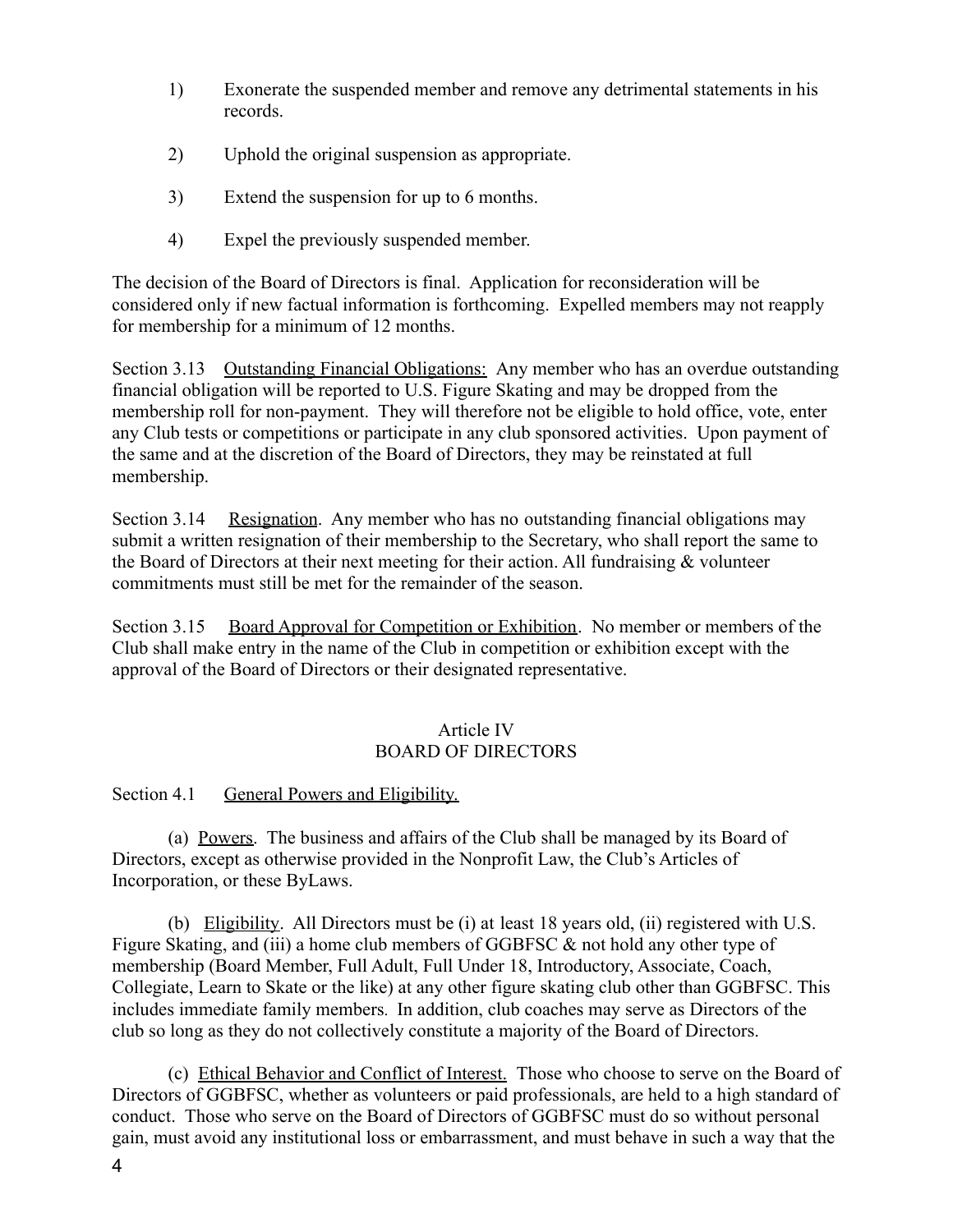organization's trust and public confidence are enhanced. It is important to avoid any real conflict of interest as well as to avoid even the appearance of a conflict of interest. While no set of guidelines can guarantee acceptable behavior, the general principles that guide behavior in this area are disclosure, physical absence and nonparticipation in the decision making process where personal or family gain is a possibility, and when a commitment to honor the confidentiality of organizational information is affected.

All board members agree to a "Duty of Loyalty". When an individual decides to become a member of the GGBFSC Board of Directors, they are expected to make the interest of GGBFSC take precedence over any personal interests they may have. When there are conflicting interests, the board member must leave the meeting room and not participate in the discussion of the subject and not vote on the issue.

# Section 4.2 Number, Term, and Election of Directors.

(a) Number of Directors. The number of Directors on the board shall equal 10 percent of club voting members at time of election, but shall not be less than five or more than twelve. The membership number to calculate the number of directors will include all Full Members, Introductory Members, and Collegiate Members. Any action by the board to change the number of board members shall constitute an amendment of these Bylaws and shall require approval by club members per these Bylaws.

(b) Term of Office. One-half of the Boards Directors shall be elected each year at the regular meeting of the membership, and each shall serve for a period of two years. The immediate past president shall automatically be a member of the board as an advisor for one year.

(c) Nomination and Election of Directors. The candidates for the Board of Directors shall be nominated by a Nominating Committee appointed by the Board of Directors. Write-in candidates may also be added to ballots. Votes may be submitted electronically or by written ballot submitted via mail. The candidates receiving the most votes by ballot shall serve for two years. In the event of a tie vote, a majority vote of the entire sitting Board shall break the tie, except that a director standing for reelection shall not vote on his or her own seat. The newly elected Board of Directors shall be announced at the Annual Meeting.

Section 4.3 Resignation. A Director may resign at any time by giving written notice of resignation to the Club. The resignation is effective when the notice is received by the Club unless the notice specifies a later effective date.

Section 4.4 Removal. Directors elected by voting members or by directors may be removed as follows: (i) The voting members may remove one or more directors elected by them for cause; and (ii) The Directors may remove a director for lack of attendance at meetings.

Section 4.5 Vacancies. Any vacancy occurring among the Directors may be filled by the affirmative vote of a majority of the remaining Directors. A Director elected to fill a vacancy shall be elected for the unexpired term of such Director's predecessor in office.

Section 4.6 Meetings. The Board of Directors shall meet monthly. The date of such a meeting shall be scheduled on a recurring basis; e.g., the second Tuesday of each month. Special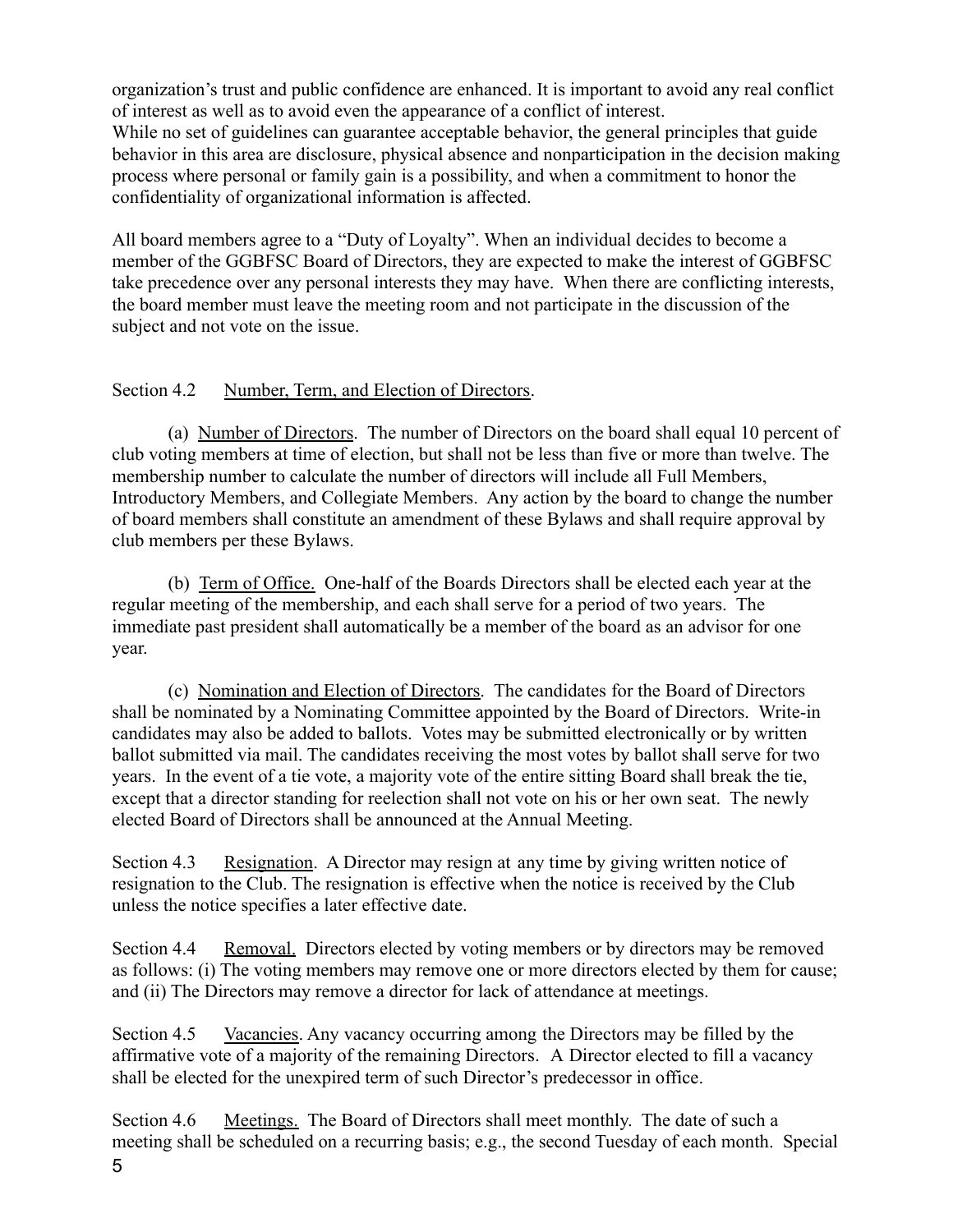meetings of the Board of Directors may be called by or at the request of the President, Secretary, or any two Board members. Each Director shall be entitled to a 48-hour notice of any special meeting. The President, and in his/her absence, the Vice President, and in both their absences, any director shall call the meeting of the Board of Directors to order and act as chairman of the meeting.

Section 4.7 Attendance. Attendance by members of the Board of Directors at regularly scheduled meetings of the Board of Directors is mandatory. However, failure to attend may be excused provided a reasonable explanation is provided. Any member of the Board of Directors that has three unexcused absences or fails to attend 70% of board meetings shall lose their directorship.

Section 4.8 Proxies: Members of the Board of Directors who cannot be present for all or any portion of a meeting of the Board of Directors may assign their voting rights to any other member of the Board of Directors. Such assignments shall be made in writing or by electronic mail, bearing the date authorized, identification of the meeting affected by the assignment, and the signature of the assignor. Notification of such assignment shall be submitted at the beginning of the meeting to the Secretary or Officer in Charge at the meeting. All proxy assignments received shall be announced to the members of the Board of Directors when received.

Notwithstanding the written notification requirements stated above, if a member of the board of Directors is present at a meeting but unable to stay until the meeting is adjourned, that Director may assign their voting rights to another member of the Board of Directors by verbal communication to the board members present prior to departing.

Each assignment of voting rights shall be limited to the specific meeting identified when the assignment is made.

Section 4.9 Quorum and Voting. A majority of the Directors shall constitute a quorum for the transaction of business at any meeting of the Board of Directors, and the vote of a majority of the Directors present in person at a meeting at which a quorum is present shall be the act of the Board of Directors. If less than a quorum is present at a meeting, a majority of the Directors present may adjourn the meeting from time to time without further notice other than an announcement at the meeting, until a quorum shall be present.

Section 4.10 Action Without a Meeting. Any action required by the ByLaws to be taken at a meeting of the Board of Directors or any other action which may be taken at a meeting of Directors may be taken without a meeting if every member of the Board in writing either: (i) votes for such action or (ii) votes against such action or abstains from voting and waives the right to demand that action not be taken without a meeting. Action is taken only if the affirmative votes for such action equals or exceeds the minimum number of votes that would be necessary to take such action at a meeting at which all of the Directors then in office were present and voted. The action shall only be effective if there are writings, which describe the action, signed by all Directors, received by the Club and filed with the minutes. Any such writings may be received by electronically transmitted facsimile or other form of wire or wireless communication providing the Club with a complete copy of the document including a copy of the signature.

Section 4.11 Audits. The Board of Directors may appoint a qualified agent to conduct an annual audit of the records of the Club. An audit shall be required if requested by any three members of the Board or 10 percent (but not less than 5 individuals) of the general membership.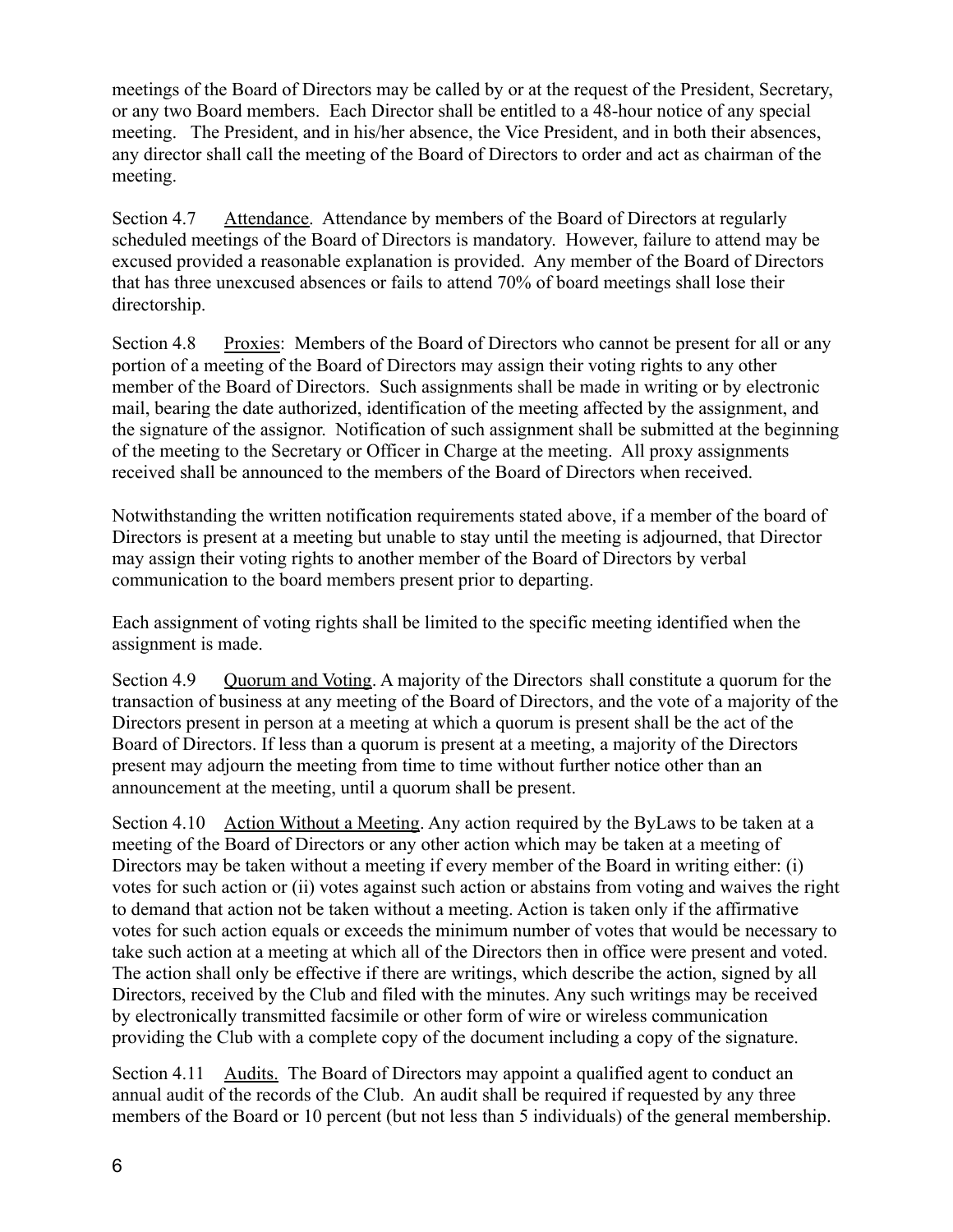Section 4.12 Expenditures and Revenue. The Board of Directors shall prepare and submit to the annual meeting a program of anticipated expenditures for the coming year together with proposals of revenue to meet the same.

Section 4.13 Standing Committees. The Board of Directors shall appoint all standing committees with full authority over them and shall appoint such other committees as shall seem to them necessary.

Section 4.14 Review of ByLaws. Not less than every three years, the Board of Directors shall review, or cause to be reviewed, the Bylaws of the Club.

Section 4.15 Delegates to the U.S. Figure Skating Governing Council. Delegates to the U.S. Figure Skating Governing Council must be registered members of the Club and must meet the qualifications as set forth in Article VII, Section 1 of the U.S. Figure Skating Bylaws. The Club's Board of Directors shall appoint from among the Club's registered members the requisite number of delegates to the Governing Council as determined in accordance with Article VII, Section 2 of the U.S. Figure Skating Bylaws. The Club's delegates shall be representatives of the Club at the Governing Council meeting for which they are appointed as delegates and shall attend said meeting, either in person or represented by proxy. The Club will file a certificate of appointment of its delegates with the Secretary of U.S. Figure Skating, duly signed by an authorized Officer of the Club.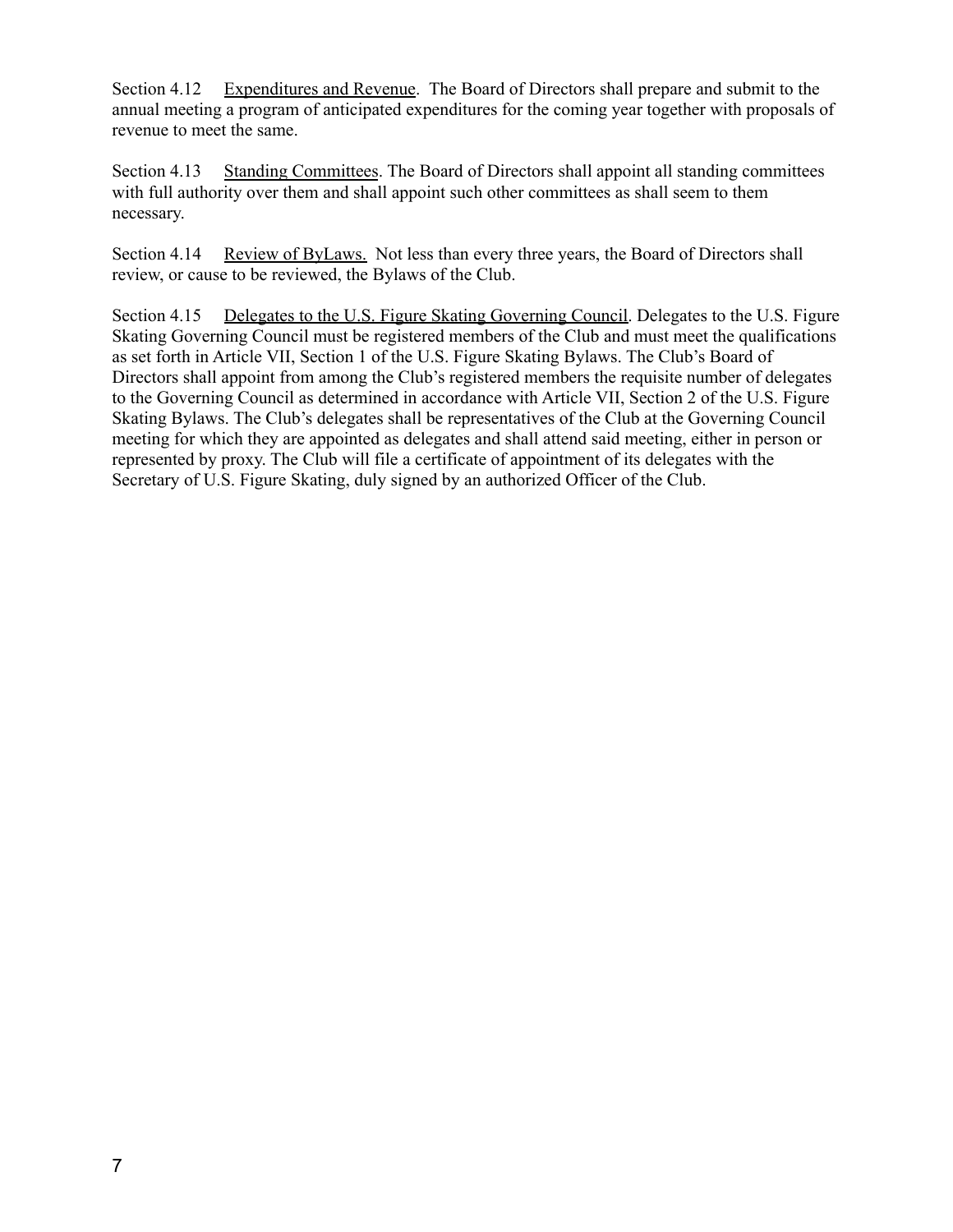#### ARTICLE V **OFFICERS**

Section 5.1 OFFICERS. The officers shall be President, Vice President, Secretary, and Treasurer each of whom shall be members of the Board of Directors. Such other officers and assistant officers as may be deemed necessary may be appointed by the Board of Directors. No two offices may be held by the same person.

Section 5.2 Election and Term of Office. The principal officers of the club shall be elected annually at the first meeting of the Board of Directors held after the clubs annual meeting.

## Section 5.3 Authority and Duties of Officers.

(a) President. It shall be the duty of the President to take charge of the Club, to preside at all meetings of the Club and the Board of Directors. The President shall develop a master plan for the activities of the club for the term of office; call and adjourn meetings on schedule using an agenda for each meeting, appoint committee chairmen and instruct them as to their responsibilities, unify the work of all committees by cooperative planning.

(b) Vice President. It shall be the duty of the vice president to be prepared to substitute for the president at all times, assume the office of president in the event of resignation or death and carry out responsibilities as assigned by the president.

(c) Secretary. It shall be the duty of the secretary to keep minutes of the board meetings and those of the Club and make them available to the membership, to notify members and officers of all Club meetings, answer correspondence as necessary or as directed, address and mail newsletters when directed, and to preserve all previous records of the club and pass them on to his successor.

The Secretary shall keep and maintain a complete and accurate copy of the club By-laws and any and all other rules, regulations, and requirements of the Club. A duplicate copy of these documents shall be provided to each member of the Board of Directors as they assume office. Any member of the Club in good standing shall be entitled to inspect these documents, and upon paying a reasonable duplication fee, to receive a copy of any or all of them.

(d) Treasurer. It shall be the duty of the treasurer to protect and care for all funds accurately, keep an accurate record of members, addresses, payment of dues to the Club; to prepare and give a financial report at club meetings, notify members of their responsibilities regarding payment of dues and to pay all bills as requested by a statement.

The Board of Directors may delegate the duties of any officer to any other officer or to any other person designated by it for that purpose. The Board of Directors may authorize an officer or agent to enter into any contract in the name of or on behalf of the corporation, and such authorization shall be confined to specific instances and times.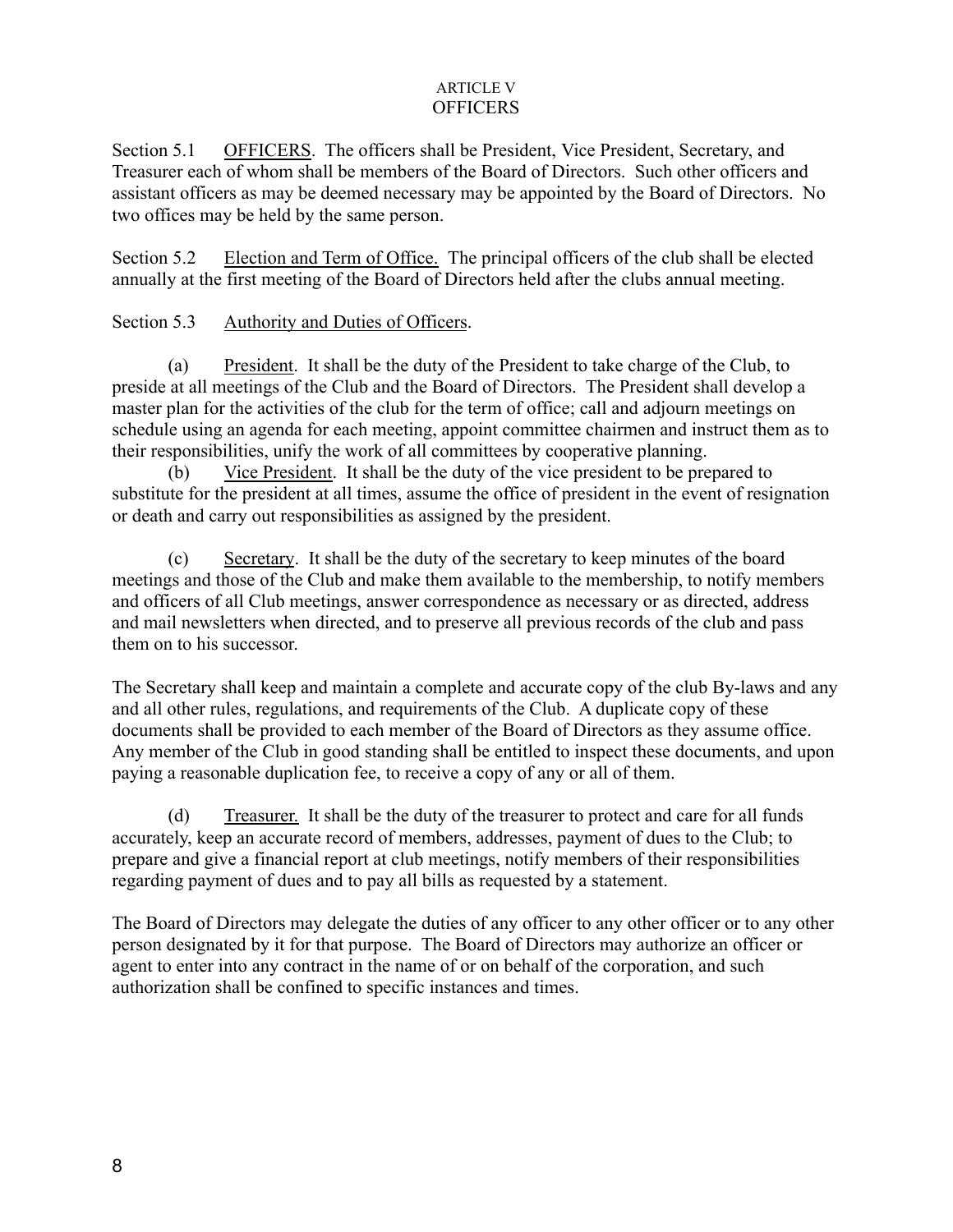#### **ARTICLE VI STANDARD OF CONDUCT FOR DIRECTORS AND OFFICERS**

Section 6.1 General. Each Director and Officer shall perform their duties as a director or officer, including without limitation their duties as a member of any committee of the Board, (i) in good faith, (ii) in a manner the Director or Officer reasonably believes to be in the best interests of the Club and (iii) with the care an ordinarily prudent person in a like position would exercise under similar circumstances. A Director or Officer, regardless of title, shall not be deemed to be a trustee with respect to the Club or with respect to any property held or administered by the Club including, without limitation, property that may be subject to restrictions imposed by the donor or transferor of such property.

Section 6.2 Reliance on Certain Information and Other Matters. In the performance of their duties, a Director or Officer shall be entitled to rely on information, opinions, reports or statements, including financial statements and other financial data, in each case prepared or presented by the persons designated below. However, a Director or Officer shall not be considered to be acting in good faith if the Director or Officer has knowledge concerning the matter in question that would cause such reliance to be unwarranted. The designated persons on whom a Director or Officer are entitled to rely are: (i) one or more officers or employees of the Club whom the Director or Officer reasonably believes to be reliable and competent in the matters presented; (ii) legal counsel, a public accountant, or other person as to matters which the Director or Officer reasonably believes to be within such person's professional or expert competence; (iii) a committee of the Board of Directors on which the Director or Officer does not serve if the Director reasonably believes the committee merits confidence.

Section 6.3 Limitation on Liability. A Director or Officer shall not be liable to the Club or its members for any action the Director or Officer takes or omits to take as a director or officer if, in connection with such action or omission, the Director or Officer performs their duties in compliance with this Section.

#### **ARTICLE VII CONFLICT RESOLUTION**

If any member of the Club has a complaint against another member of the Club for an infraction of any Bylaw, rule, policy or procedure of the Club, other than skating rules, they may file a complaint in writing to the Board of Directors of the Club. Such complaints will be investigated and resolved according to the Club's conflict resolution policy that the Club is required to adopt and have in effect in accordance with the Bylaws of U.S. Figure Skating.

#### **ARTICLE VIII MISCELLANEOUS**

Section 8.1 Records. The Club shall keep as permanent records minutes of all meetings of its members and Board of Directors, a record of all actions taken by the members or Board of Directors without a meeting and of actions taken by a committee in place of the Board of Directors, and a record of all waivers of notices of meetings of members, the Board of Directors or any committee. The Club shall also maintain the following records: (i) appropriate accounting records; (ii) its Articles of Incorporation and Bylaws; (iii) Board resolutions relating to the characteristics, qualifications, rights, limitations and obligations of members or any class or category of members, if any (iv) a list of the names and business or home addresses of its current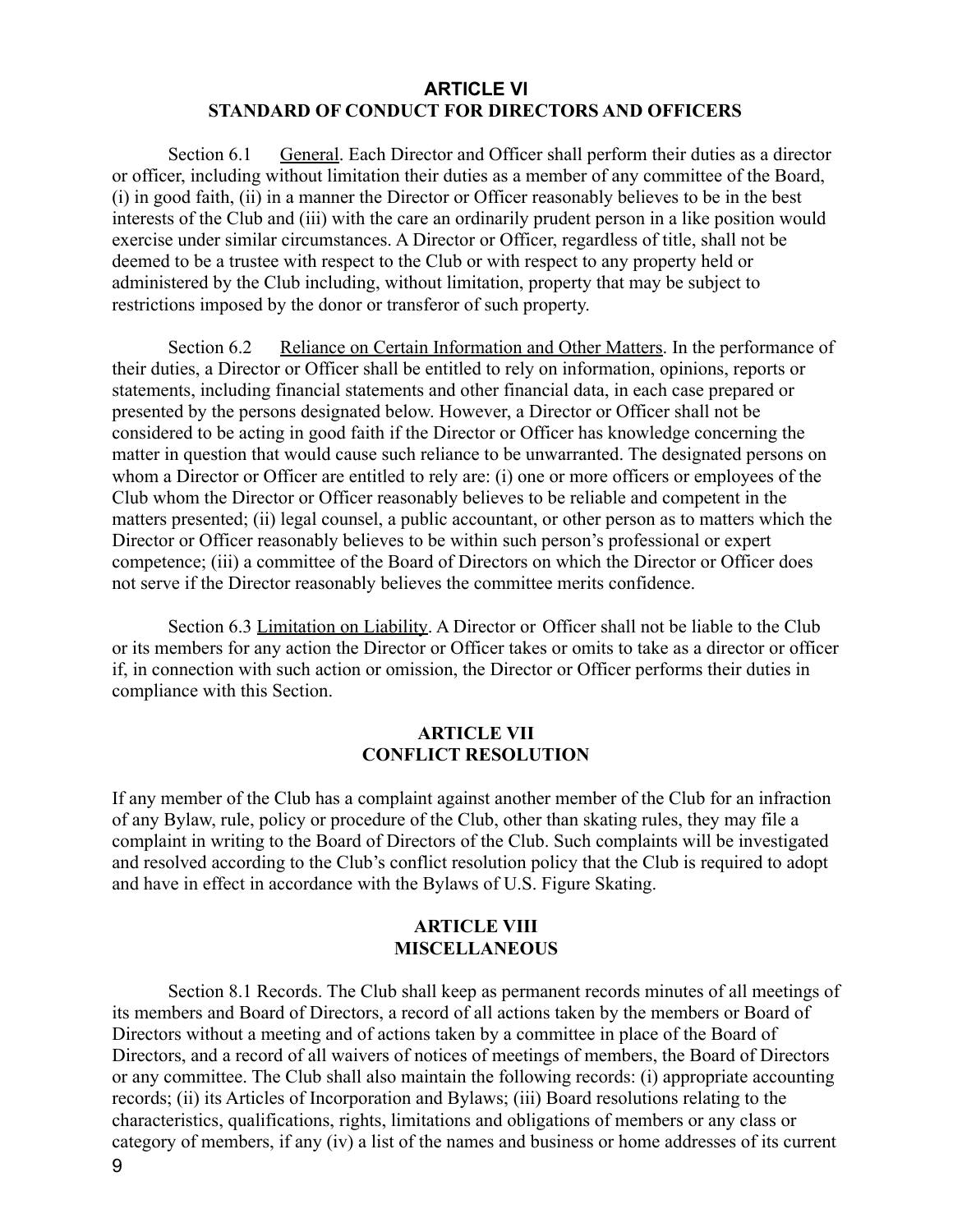Directors and Officers; (v) a copy of its most recent corporate report delivered to the State; (vi) a record of its members which permits preparation of a list of the name and address of all members in alphabetical order and, if applicable, by class which shows the number of votes each member is entitled to cast; (vii) all written communications within the past three (3) years to members; and (vii) all financial statements prepared for periods during the last three (3) years that a member of the Club could have requested under the State law.

Section 8.2 Fundraising. The Board of Directors may engage the Club in a variety of fundraising activities to benefit the Club and its members or specific programs overseen by the Club. When these activities are intended to be of benefit to all Club members, failure to participate in such activities or submit payment in lieu of participation shall incur the same penalty as the non-payment of fees.

Section 8.3 Amendments. The By-laws may be amended by a two-thirds vote of the Board of Directors at any regularly constituted meeting therefore when the amendment is listed on the agenda.

Section 8.4 Emeritus Designation. Individuals that have devoted long and outstanding service to the Club may be designated by the Board of Directors as members of the Board – Emeritus. Such membership shall entitle the individual to all rights available to other Club members except the right to vote. Such designation shall be for a term of one year.

#### ARTICLE IX INDEMNIFICATION

The Club shall indemnify any Director, Officer or agent of the Club to the fullest extent permitted by the Nonprofit Law and any other applicable laws of the State if (i) such person conducted himself or herself in good faith, (ii) such person reasonably believed (A) in the case of a director acting in his or her official capacity, that his or her conduct was in the Club's best interests, or (B) in all other cases, that such person's conduct was at least not opposed to the Club's best interests, and (iii) in the case of any criminal proceeding, such party had no reasonable cause to believe his or her conduct was unlawful. However, the Club may not indemnify a person either (i) in connection with a proceeding by the Club in which the person is or has been adjudged liable for gross negligence or willful misconduct in the performance of the person's duty to the Club or (ii) in connection with any proceeding charging improper personal benefit to the person, whether or not involving action in the person's official capacity, in which the person was adjudged liable on the basis that personal benefit was improperly received by the person (even if the Club was not thereby damaged). Any indemnification under this Article (unless ordered by a court) shall be made by the Club only if authorized in the specific case after a determination has been made that the person is eligible for indemnification in the circumstances because the person has met the applicable standard of conduct set forth in this Article and after an evaluation has been made as to the reasonableness of the expenses. Any such determination, evaluation and authorization shall be made by the Board of Directors by a majority vote of a quorum of the Board, which shall consist of directors not parties to the subject proceeding, or by such other person or body as permitted by law.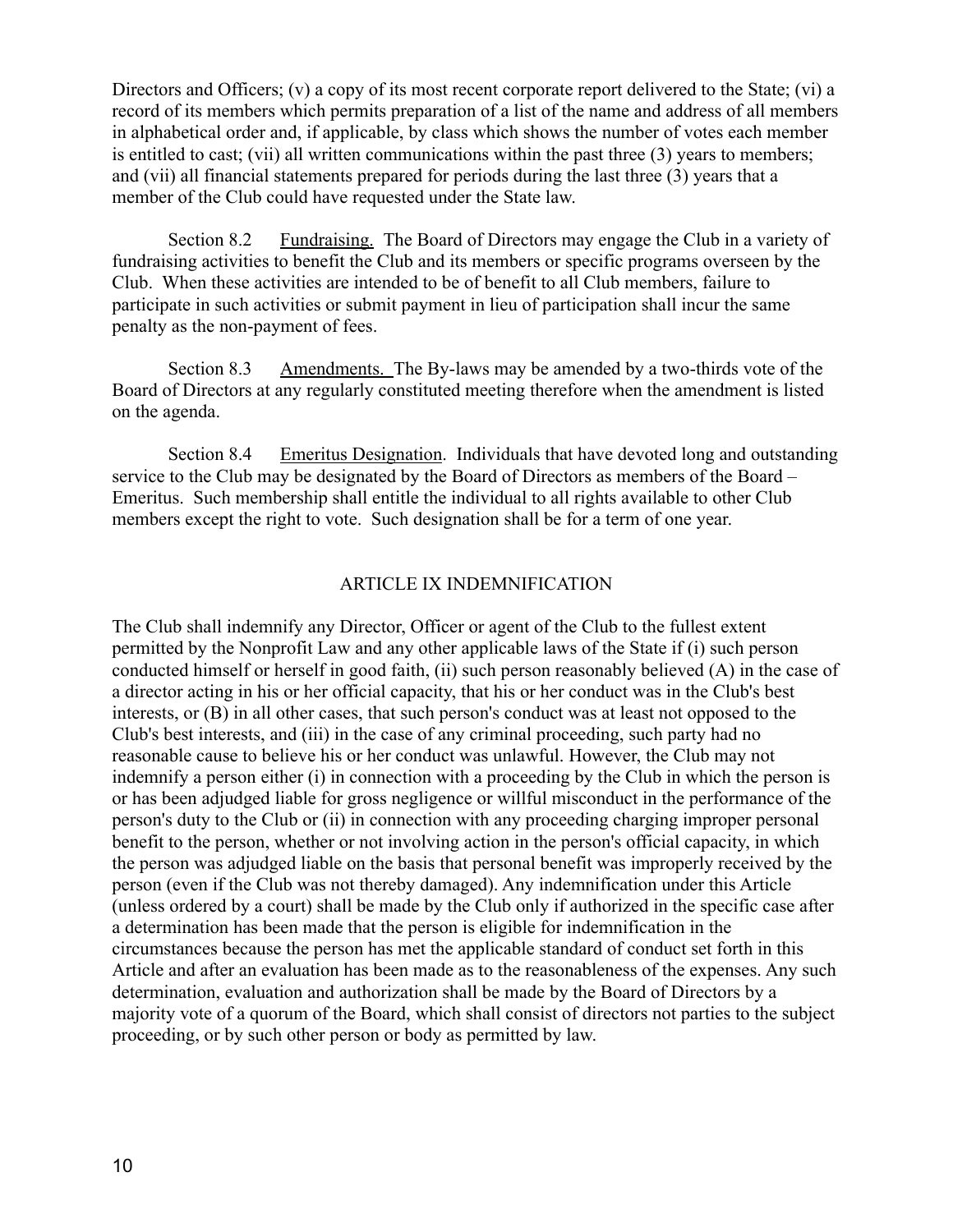#### ARTICLE X DISSOLUTION

Section 10.1 Method of Approval. Upon the recommendation of a majority of the Board of Directors to dissolve the Club, a Special Membership Meeting shall be called and a final approval by two-thirds (2/3) of the members present shall be required.

Section 10.2 Liquidation of Assets. In the event of the dissolution of the Greater Green Bay Figure Skating Club, the Board of Directors is empowered to act as trustees and supervise the liquidation of the Club's assets.

Section 10.3 Distribution of Assets. The assets of the Club shall be donated to the United States Figure Skating Association for furtherance of skating. The donation shall be made in the name of the Greater Green Bay Figure Skating Club, Inc.

Section 10.4 Final Report. A final report of such liquidation and distribution of assets, as outlined above, shall be made to a Special Membership Meeting within sixty (60) days of the date of disposal of the assets of the Club.